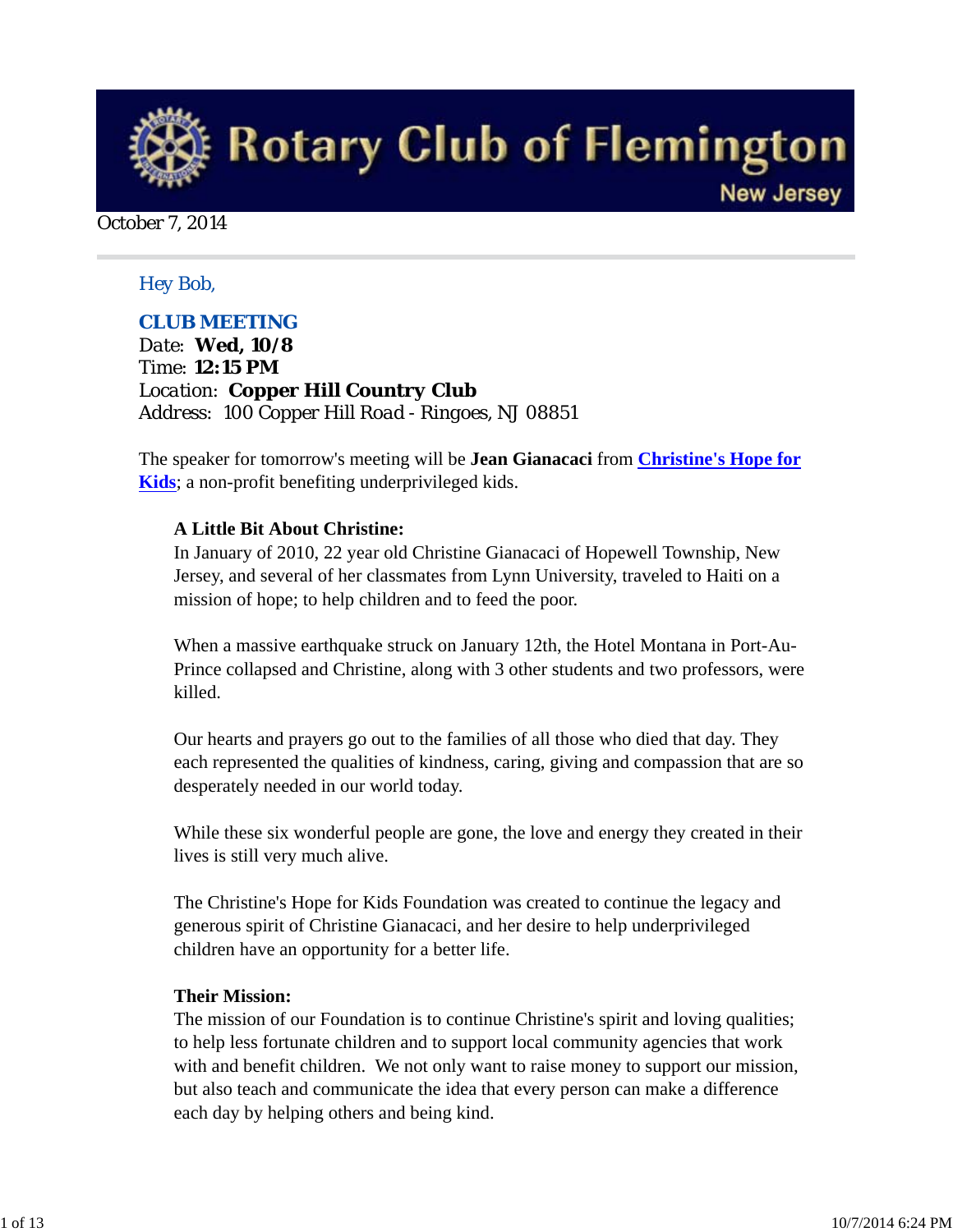# *MEMBERSHIP COMMITTEE MEETING*

#### **Wed, 10/8 at 1:30pm**

Joe Ziegler has called a typical 2nd Wednesday Committee meeting for tomorrow following the regular club meeting at Copper Hill.

## *PHOTO ALBUM from the 9/23 Hunterdon INTER-COUNTY DINNER*

**CLICK HERE** to view the online photo album from the Inter-County Dinner that Flemington Rotary hosted for all Hunterdon Rotary Clubs on 9/23/2014 at Copper Hill Country Club. A special thanks to Herb Bohler for taking the photos and generating the album.



#### *ZOMBIE WALK at the Flemington Historic Courthouse* (Court Street Park)

**Saturday, October 11, 2014 2pm to 6pm** 43 Park Avenue - Flemington, NJ Cost: \$15 per Zombie

Please join the **Rotary Clubs of Hunterdon County**, friends, **Zombies** and

neighbors for a fun fall afternoon stroll through Historic Downtown Flemington starting at the Court Street Park and ending at the Historic Court House for the judging of the Zombie costume contests.

The contests will be judged by, **Horror Movie Actress Geri Reichl** and **Ghost Investigator Bruce Tango** from The Ghost Hunters.

Proceeds from this event will benefit **K9 Solders, Inc.**, a 501C (3) organization from Flemington, NJ. To find out more about K9 Solders go to **www.K9solders.org**

Registration begins at **2:00pm**. The Walk begins at **4:00pm**, followed by judging at the Historic Courthouse at **4:30pm**.

#### *Contests*: **\$5 Entry Fee for each Zombi**e:

- Most Creative Zombie.
- Couple Theme Zombies.
- Famous Actor Zombie.
- Group Theme Zombies.
- Pet Zombies.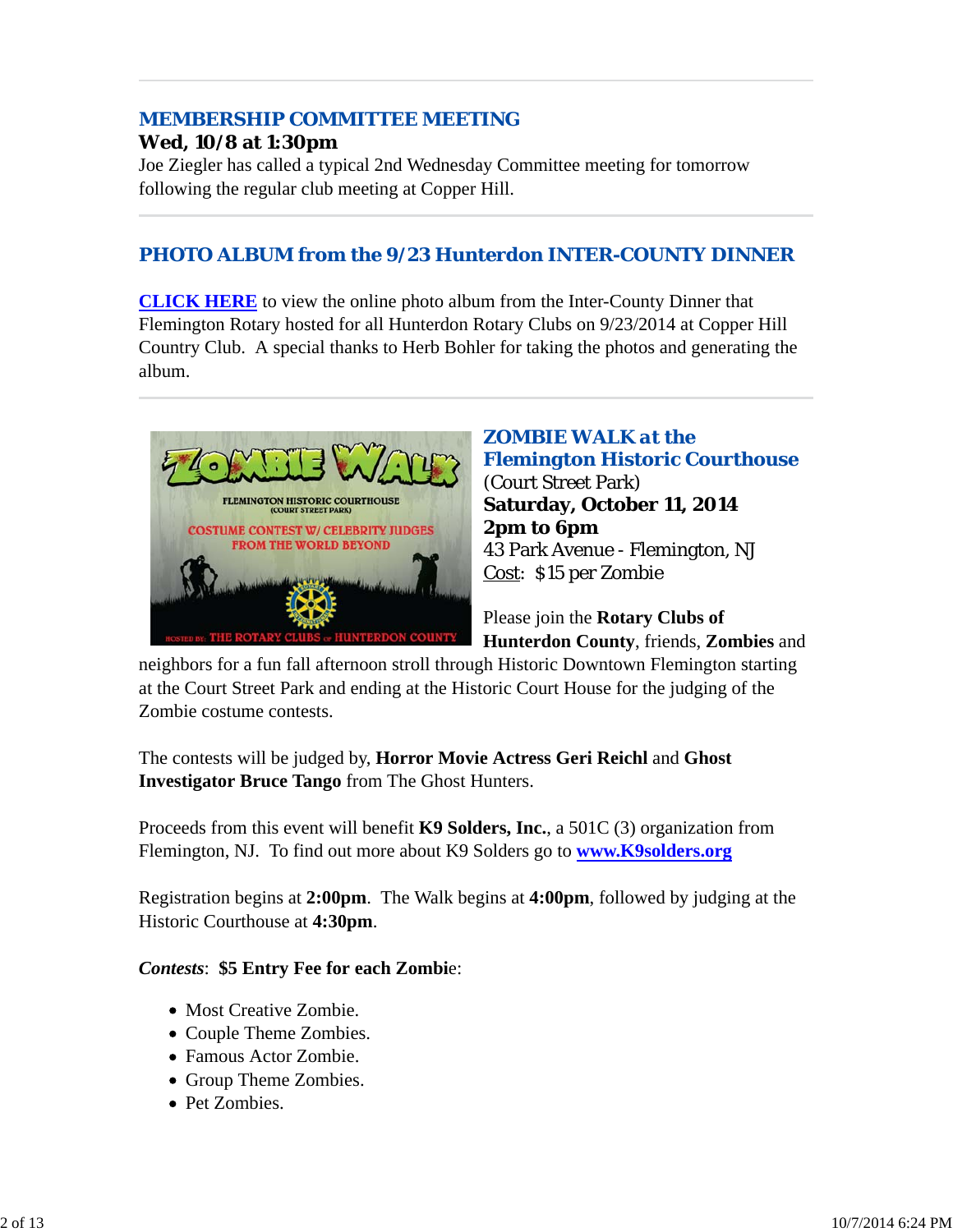

#### *40th Annual PANCAKE DAY plus KIDS DANCE SCHOOL EXPO and HALLOWEEN HIGH SCHOOL* **Saturday, November 1** from **8am** to **12noon** H.C.R.H.S. Commons

#### 29 Junction Road - Flemington, NJ 08822

If you enjoy a great family event and lot's of delicious pancakes, then plan to attend Flemington Rotary's 40th Annual Pancake Day & Kids Expo on Saturday, November 1 from 8am to 1pm. Please note the new times! Doors open at **8am** and close at **12noon**. More info to follow shortly.

#### *18th Annual EAT, DRINK & SHARE*

**Monday, November 3, 2014** The Pines Manor, 6pm to 9pm 2085 State Route 27, Edison, NJ 08817

Our club annually takes a table of (10) with additional tickets available for purchase. If anyone is interested in attending, please contact President Lynn Hyman at **lynnjim5@verizon.net**. The first ten complimentary tickets will go to the first people that request them. Once the complimentary tickets are gone, additional tickets will be available for purchase in advance or at the door.



#### *MESSAGE FROM PRESIDENT LYNN 9/30/2014*

Dear Fellow Rotarians,

Flemington Rotary has been doing some very exciting things in the past few months. We just had our second luncheon on the terrace

& it was another spectacular day outside. Copper Hill Country Club has been doing an exceptional job with the food. At last Wednesday's meeting, District Governor Melvin Kevoe was our guest speaker. The night before, on Tuesday 9/23, we had our first intercounty meeting and it was well attended by all of the Hunterdon County Rotary Clubs.

We have two events coming up. One in October and one in the very beginning of November. The event in October on Saturday the 11th is a Zombie Walk Costume Contest with Clinton Sunrise, North Hunterdon and the Horizon e-Club coming together to raise money for K-9 Solders, which is a (501 c3) charity organization. The second event is our 40th Annual Pancake Day on Saturday November 1st at Hunterdon Central High School. At both of these events we will need volunteers from the Flemington Rotary to help out before & during the events.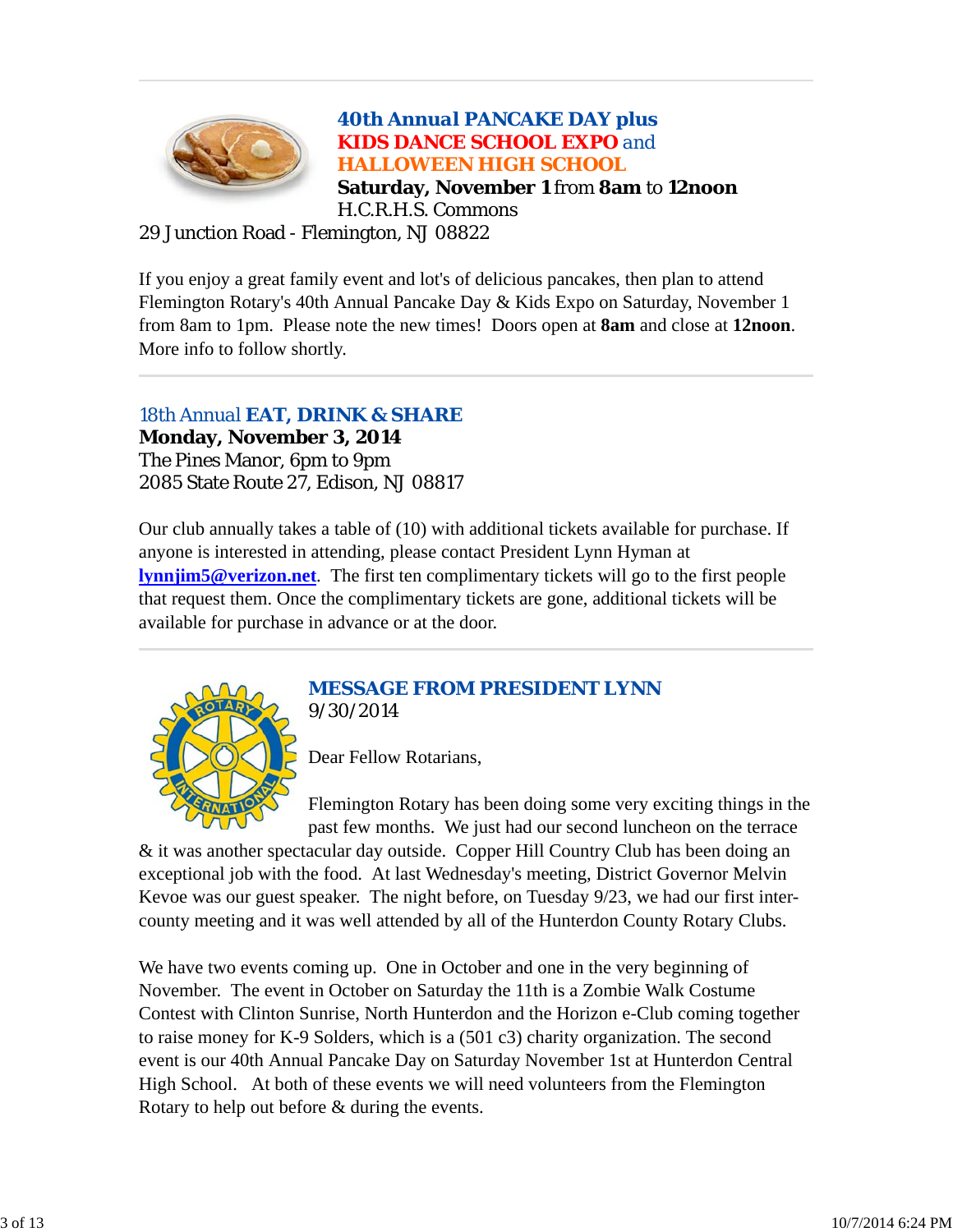There are five Wednesdays in October, so I'm trying to come up with a fun Halloween idea for the 5th Wednesday. Then before you know it, it will be Thanksgiving and then the Holidays.

Joe Ziegler and the membership committee continue to try to identify member prospects. If you have a prospect member in mind and you think they will be interested in joining the Flemington club please invite them to one of our Wednesday meetings. Terry Ownes and the Donations committee will be resuming their monthly meetings. Just a reminder that the board meets on the 1st Thursday of the month at Hunterdon Prevention Resources. All members are welcome to attend.

"The Flemington Rotary Club isn't just lunch."

Lynn Hyman President Rotary Club of Flemington



# *THANKS from BOB & BARBARA BURGARD*

We received the following email from former Flemington Rotarians, Bob & Barbara Burgard:

Thank you for keeping in touch and for keeping me on your E-Monger list.

Barbara and I want to express our thanks to our friends and Rotarians of the Rotary Club of Flemington for the contribution to the Juvenille Cardiac Transplant program and the "Morgan Stanley" (formerly Columbia Presberterian) Hospital.

The condolences of all our friends meant a lot to Barbara and I. Please relay to the club.

Thanks, Bob Burgard



#### *Donation Check from the HUNTERDON MEDICAL CENTER FOUNDATION* **Wed, September 10, 2014**

The Rotary Club of Flemington received a check from the Hunterdon Medical Center Foundation towards our **International Honduran Water & Sanitation Project**.

This check will be matched by the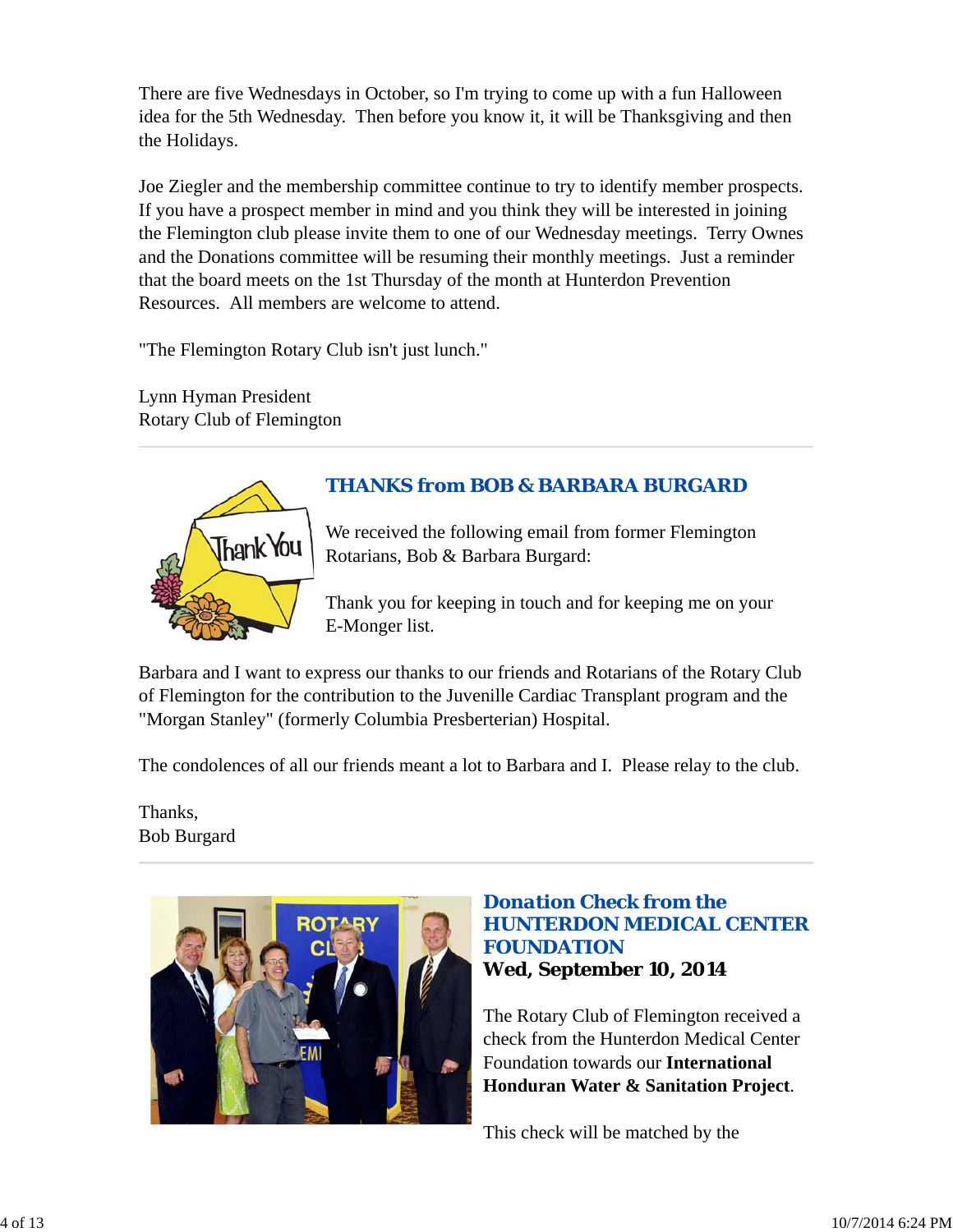Flemington Rotary Club, which is also being matched by other District, State and National Rotarians. The significant \$12,250 sum of money will be used to bring clean water and sanitation to folks in Honduras.

Pictured above receiving the check is **Christopher Sickles** (HMC Foundation), **Lynn Hyman** (President of the Flemington Rotary Club), **Ira Liebross** (Immediate Past President of the Flemington Rotary Club), **Robert Wise** (President of the Hunterdon Medical Center), and **David Harkness** from the Hunterdon Medical Center Foundation. The picture was taken by the Rev. Dr. Herb Bohler, also a Flemington Rotary member.

For additional information, see the story below.

#### *HONDURAN WATER & SANITATION PROJECT RECEIVES GLOBAL GRANT* **\$12,250 Contribution**

Past President Ira wanted to share the information that the Hunterdon Medical Center Foundation will be presenting Flemington Rotary with a \$1000 check at the Wed, 9/10/2014 club meeting. The donation is to support our clubs participation in an International Global Grant (**Honduran Water & Sanitation Project**).

Flemington Rotary (along with multiple other Rotary Clubs), the Hunterdon Medical Center Foundation and Hunterdon Central's Interact Club have joined together for a total contribution of a **\$12,250**. As a result, Flemington Rotary will receive three and a half (3.5) Paul Harris recognition credits.

**CLICK HERE** to read the online article that was published by the Rotary Club of Milford, New Hampshire that further elaborates on the project

#### *CLINTON SUNRISE ROTARY HOSTS 2nd ANNUAL TREE FEST*

The Clinton Sunrise Rotary will host its second annual Christmas Tree Festival on Saturday, December 6th at the Flemington Elks Club. Enjoy this holiday's premiere benefit event with good food, drinks, dancing, making new friends and, of course, TREES! Rotary is seeking help for this event in a variety of ways. As a Tree Sponsor, we invite businesses, community groups or individuals to sponsor and decorate a 6' Christmas Tree in any theme or fashion you desire - imagination is encouraged! For a \$100 sponsorship fee, Rotary will provide the tree and the stand. Throughout the evening's event, attendees will have the opportunity to drop raffle tickets tricky-tray style in the bucket of the Tree they want to win the most. Prizes will be awarded for Most Creative, Most Popular and Most Outrageous. If you want to sponsor a tree but choose not to decorate it, Rotary can decorate the tree for you for an additional fee. Other sponsorship opportunities are also available.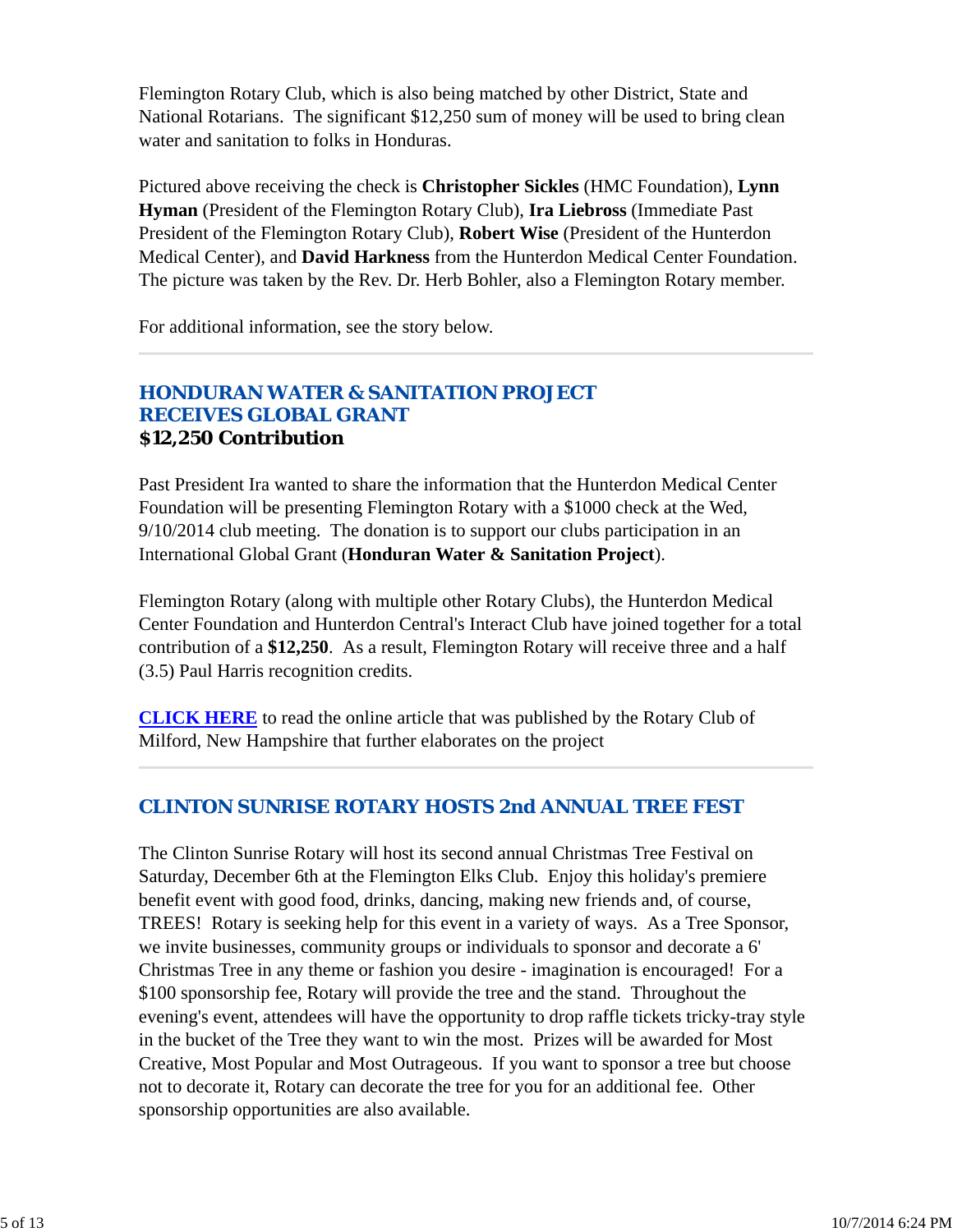During the afternoon of 12/6, from 1-4pm, Santa will be visiting the Flemington Elks to see all of the beautifully decorated trees. Bring your children by while he's there and they can have a picture taken with him, enjoy hot chocolate and cookies and see all of the trees also. Your family may find the tree of your dreams - already decorated for you. Raffle tickets will also be sold during the afternoon. Please bring a canned good donation to help build our can tree for The Food Pantry.

The day culminates with the cocktail party and dinner in the evening from 7-11pm. Enjoy great catered food, great music and a great time. Attendees will have an opportunity to view the trees, vote on their favorites and participate in a silent auction. The trees will also be raffled off during this time. Tickets are \$40 each or \$75 per couple. So, here's your opportunity to support your local community, meet Santa and celebrate the season at a fun event - all in one day! Proceeds benefit The Food Pantry, local Rotary projects and the YMCA Angel Patrol program. For more information, to sponsor a tree or buy event tickets, visit www.clintonsunriserotary.org. For questions contact Tom Kowal at 908-963-5945 or Deb Shenberger at 908-797-5057.



#### *The ROTARY CLUB OF TRENTON Celebrates 100 YEARS!* with a Gala Dinner

Date: **Saturday, October 25** Time: **6:30pm** Location: Hamilton Manor - 30 Route 156, Hamilton, NJ 08620 Cost: \$150 per Person

#### 2014 marks the **100th Anniversary** of the **Rotary Club of Trenton, New Jersey**.

For the past 100 years, Trenton Rotary Club has served as a leader in addressing the needs of our community. Please join one of the oldest and largest clubs in New Jersey as we celebrate our accomplishments and help toast the next 100 years!

The Rotary Club of Trenton and the Boys & Girls Club share a mutual commitment to our community. Expanding on our longstanding partnership, Trenton Rotary is excited to support the launch of the Boys & Girls Club Mercer County Career Access Network (MCCAN) as our service project. MCCAN will provide area teens with the resources necessary to graduate from high school and develop post secondary career pathways. Proceeds from our centennial celebration will support the MCCAN project.

For more information, please visit **www.trentonrotary.org**



*HUNTERDON COUNTY CHAMBER OF COMMERCE*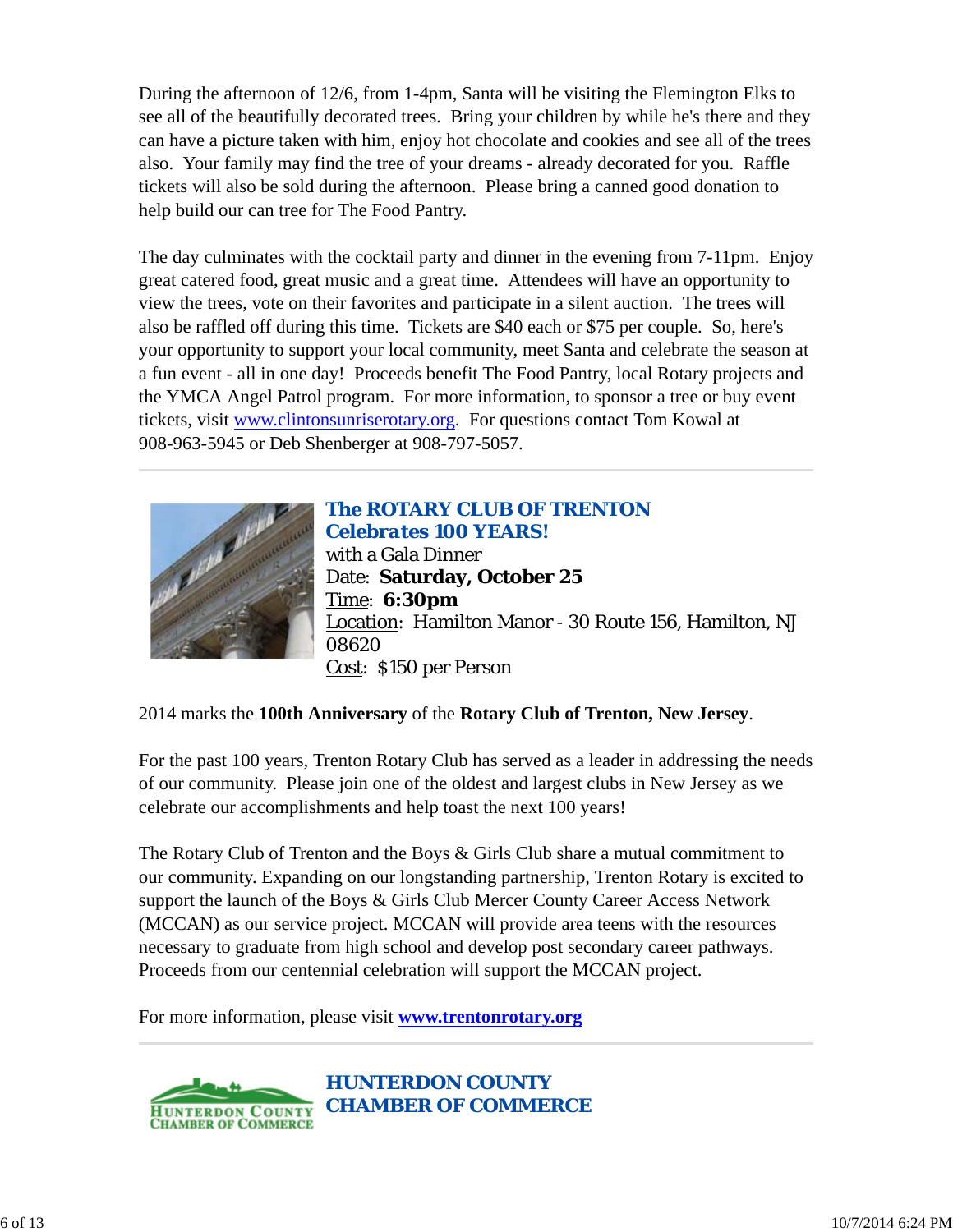As you know, the Rotary Club of Flemington is a member of the H.C. Chamber of Commerce. This enables all Rotarians the ability to attend a Chamber function as a "member". If someone asks you what your business is, you would explain that you are a member representing the Rotary Club of Flemington. **Click Here** to visit the Chamber website for a listing of upcoming events.

### *Hunterdon Chamber Internet Radio "THE ROTARY HOUR"* **Mondays from 11am to 12noon**

PDG Megan Jones-Holt is the host of "The Rotary Hour" on the Hunterdon Chamber Internet Radio station and is looking for guests to have on the show. If you are intersted, please get in touch with Megan at (908)894-4590 or **mjonesholt@gmail.com**. **Click Here** to listen to the Hunterdon Chamber Internet Radio station from your PC, smart phone, mobile device, etc.



#### *FLEMINGTON BUSINESS IMPROVEMENT DISTRICT* www.downtownflemington.com

If you would like to learn more about events and activities going on around Flemington, please **CLICK HERE** to visit the Flemington Business Improvement District (BID) website.

#### *ROTARY DISTRICT 7510 NEWS*

**Click Here** to read the current news from our Rotary District 7510.

## *SPEAKERS & PROGRAMS BEING SOUGHT*

We are always seeking new or creative ideas for upcoming meeting programs and speakers. If you have any leads, please pass them onto Mick Schaible. **Click here** to generate an email directly to Mick.

## *UPCOMING DATES TO NOTE*

#### **Summary of Upcoming Club Meeting Programs**:

Wed, 10/08: Jean Gianacaci from Christine's Hope for Kids; a non-profit benefiting underprivileged kids.

Wed, 10/15: Jeannette Gabriel from K-9 Soldiers.

Wed,  $10/22$ : Nancy McWilliams: Her recent trip to Iran.

Wed, 10/29: **5th Wednesday Meeting**: Special Meeting at Copper Hill Country Club.

Wed, 11/05: H.C.R.H.S. Student Assistance Counselors and Lucy, their therapy dog, to speak about how they work with students who have drug and emotional problems. Wed, 11/12: TBA Wed, 11/19: TBA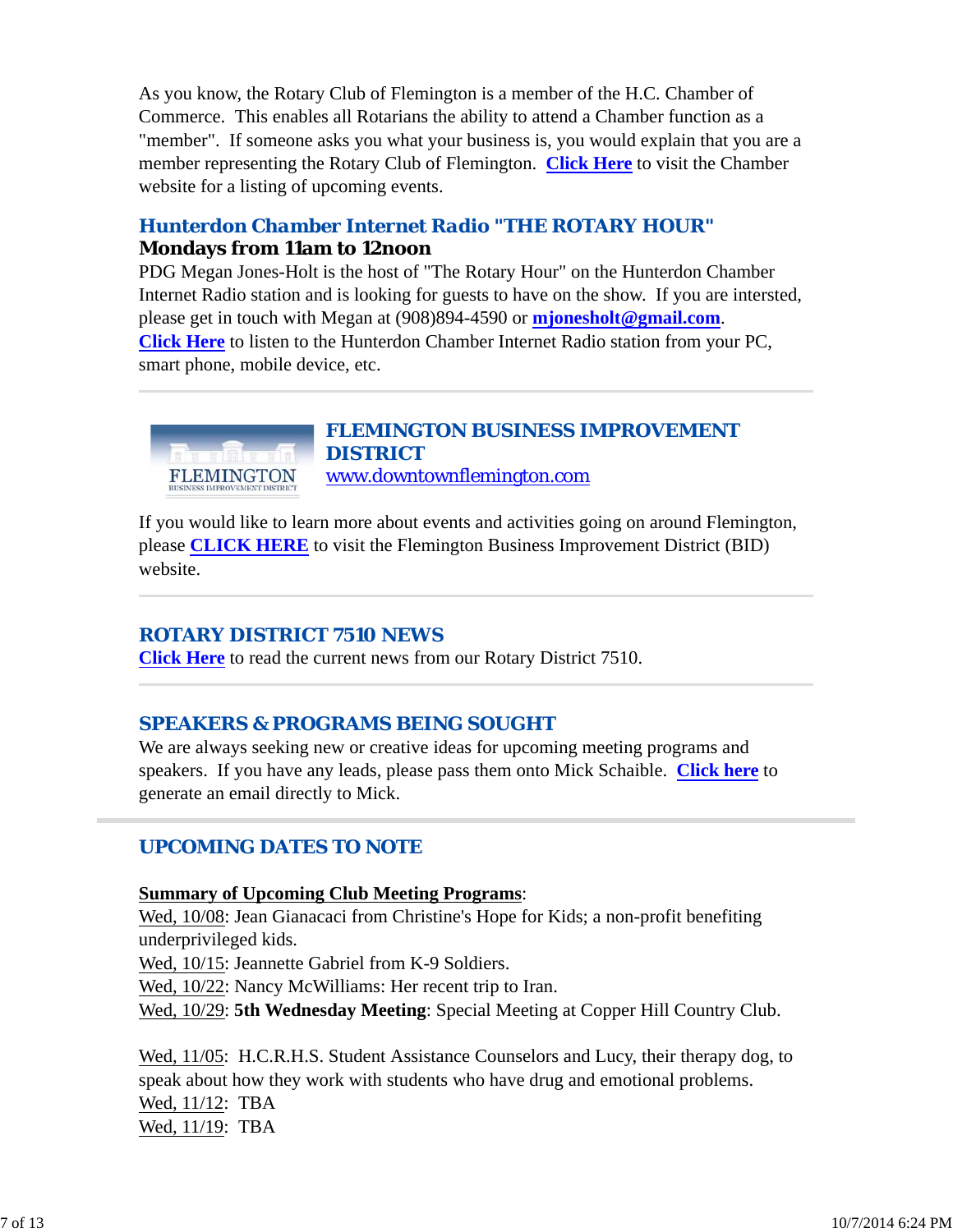Wed, 11/26: TBA

| Wed, 12/03: TBA |                                                                              |
|-----------------|------------------------------------------------------------------------------|
| Wed, 12/10: TBA |                                                                              |
|                 | Wed, 12/17: <b>Madrigal Girls Chorus</b> from H.C.R.H.S. for festive singing |
|                 | Wed, $12/24$ : <b>NO Club Meeting</b>                                        |
|                 | Wed, $12/31$ : <b>NO Club Meeting</b>                                        |

Next RCOF Board Meeting: Thursday, 10/2/2014 at 6pm (usually the 1<sup>st</sup> Thursday). Next Membership Meeting: Wed, 10/8/2014 at 1:30 PM (usually the 2<sup>nd</sup> Wednesday).

#### **Upcoming RCOF Club Events, Fundraisers, Fellowship Events, Etc**.:

Sat, 11/01: 40th Annual **Pancake Day** Fundraiser

Fri, 12/05: **Christmas Tree Lighting Ceremony** (Main Street, Flemington)

Sun, 12/07: **Hunterdon Holiday Parade** at 5pm (Main Street, Flemington)

#### **Rotary District 7510 Events & Functions:**

Tues, 10/7: **Vocational Assembly** from 3:30pm to 9pm (The Pines Manor; 2085 Lincoln Highway, Edison, NJ 08817)

Mon, 11/3: **Eat, Drink & Share** from 6-9pm (The Pines Manor; 2085 Lincoln Highway, Edison, NJ 08817)

Sat, 11/15: **Foundation Grants Seminar** from 8am to 12noon (Hotel Somerset-Bridgewater, 110 Davidson Avenue, Somerset, NJ 08873)

Wed, 2/25: **President-Elect Training Seminar (PETS 1)** (Bridgewater Marriott Hotel, 700 Commons Way, Bridgewater, NJ)

Fri-Sat, March 20-21: **President-Elect Training Seminar (PETS 2)** (Hanover Marriott Hotel, 1401 Route 10 East, Whippany, NJ)

Fri-Sun, May 1-3: **2015 Rotary District Conference** (Harrah's Atlantic City Resort & Casino, 777 Harrah's Boulevard, Atlantic City, NJ)

Wed, 5/27: **Rotary District Assembly** at 2:30pm (Bridgewater Marriott Hotel, 700 Commons Way, Bridgewater, NJ)

Sat-Tues, June 6-9: **Rotary International Convention** in Sao Paulo, Brazil

Thurs, 6/25: **District Changing of the Guard Dinner** (Primavera Regency, 1080 Valley Road, Stirling, NJ)

#### *COMMITTEE LIST:*

**Click Here** to download the listing of all current Club Committee's and its members.

#### *"MEMBERS ONLY" WEBSITE:*

#### **Click Here for the Members Only section of the website to find:**

1) The "Membership Proposal Form" to propose a new member.

- 2) New Member Information.
- 3) An Online Copy of the Club Membership Directory.
- 4) A Link to All Photos Albums of the Club.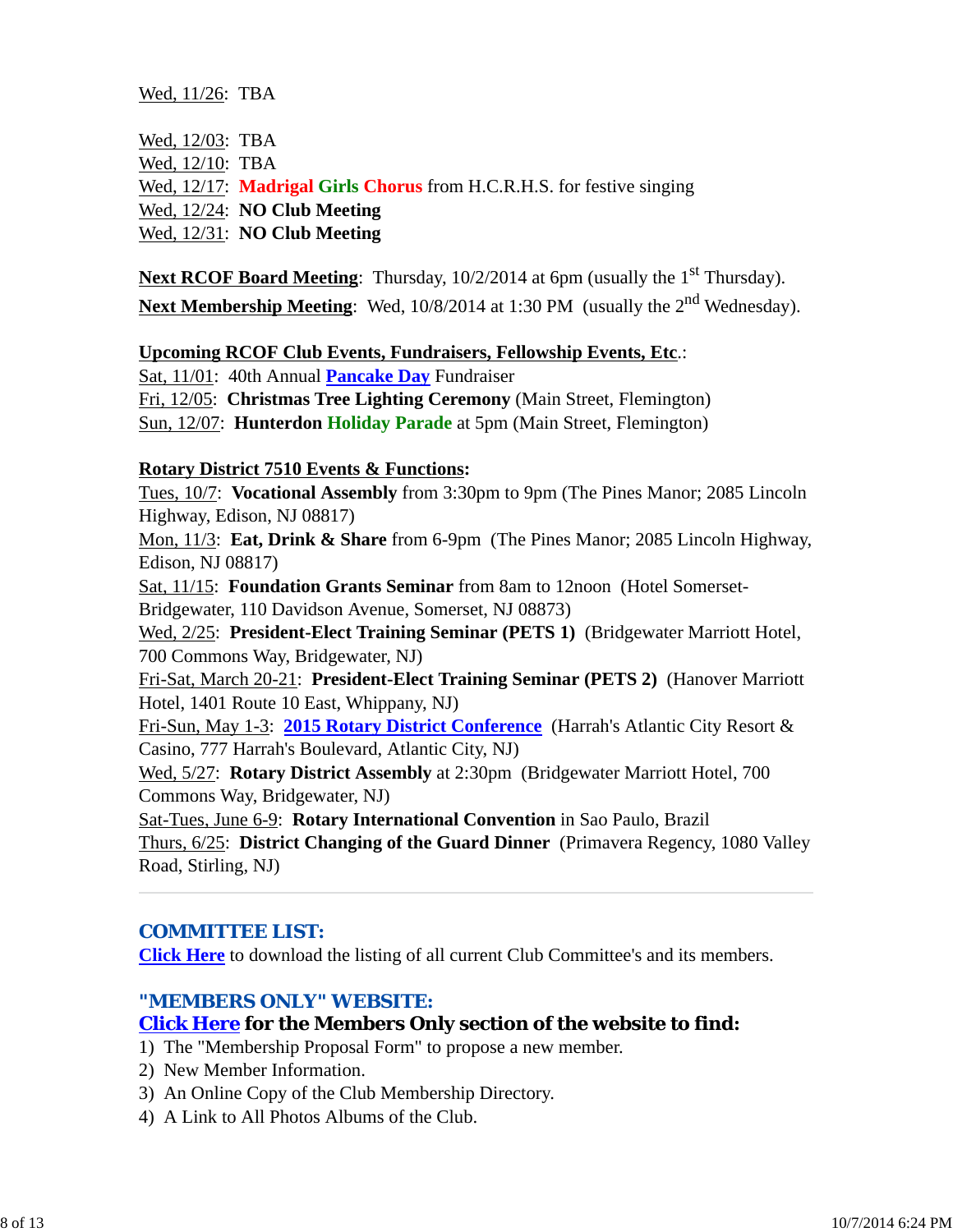#### *ROTARY WEBSITE LINKS:*

Rotary International: **www.Rotary.org** Rotary District 7510: **www.RotaryNJ.org**

#### *NEARBY ROTARY CLUB MEETINGS:*

As A Rotarian, you are Welcome to attend a Rotary Club meeting anywhere in the world. Click here for the Rotary Club Locator App. Or see below for some local meetings:

#### Mondays

**Lambertville/New Hope** (6:30 pm) - Lambertville Station Restaurant; 11 Bridge Street, Lambertville NJ 08530

**Piscataway** (12:15 pm) - Radisson Hotel; 21 Kingsbridge Road, Piscataway, NJ 08854

#### Tuesdays

**Whitehouse** (12:15 pm) - Max's 22; 456 Route 22 West, Whitehouse Station, NJ 08889 **Princeton** (12:15 pm) - The Nassau Club; 6 Mercer Street, Princeton, NJ 08540 **Bridgewater-Bound Brook** (12:15 pm) - Arbor Glenn; 100 Monroe St, Bridgewater 08807

#### Wednesdays

**Branchburg Township** (7:30 am): Stoney Brook Grille; 1285 Route 28, North Branch, NJ 08876

**Flemington** (12:15pm): Copper Hill Country Club; 100 Copper Hill Road, Ringoes, NJ 08851

**Hillsborough Township** (6:15 pm): Pheasant's Landing; 311 Amwell Road (Rt. 514), Hillsborough, NJ 08844

#### Thursdays

**Clinton Sunrise** (7:30 am): Clinton Fire Department; New Street, Clinton, NJ 08809 **Somerville/Bridgewater** (12:15 pm): Bridgewater Manor; 1251 US Highway 202/206, Bridgewater, NJ 08807

**Trenton** (12:15 pm): Freddie's Tavern; 12 Railroad Avenue, West Trenton, NJ 08628

#### Fridays

**North Hunterdon** (12:15 pm): Beaver Brook County Club; 25 County Club Drive, Annandale, NJ 08801

**Princeton Corridor** (12:15pm): Hyatt Regency; 102 Carnegie Center, Rt. 1 North, Princeton, NJ 08540

#### eClub

**Rotary eClub of Hunterdon Horizon**: View website for meetings or online makeups.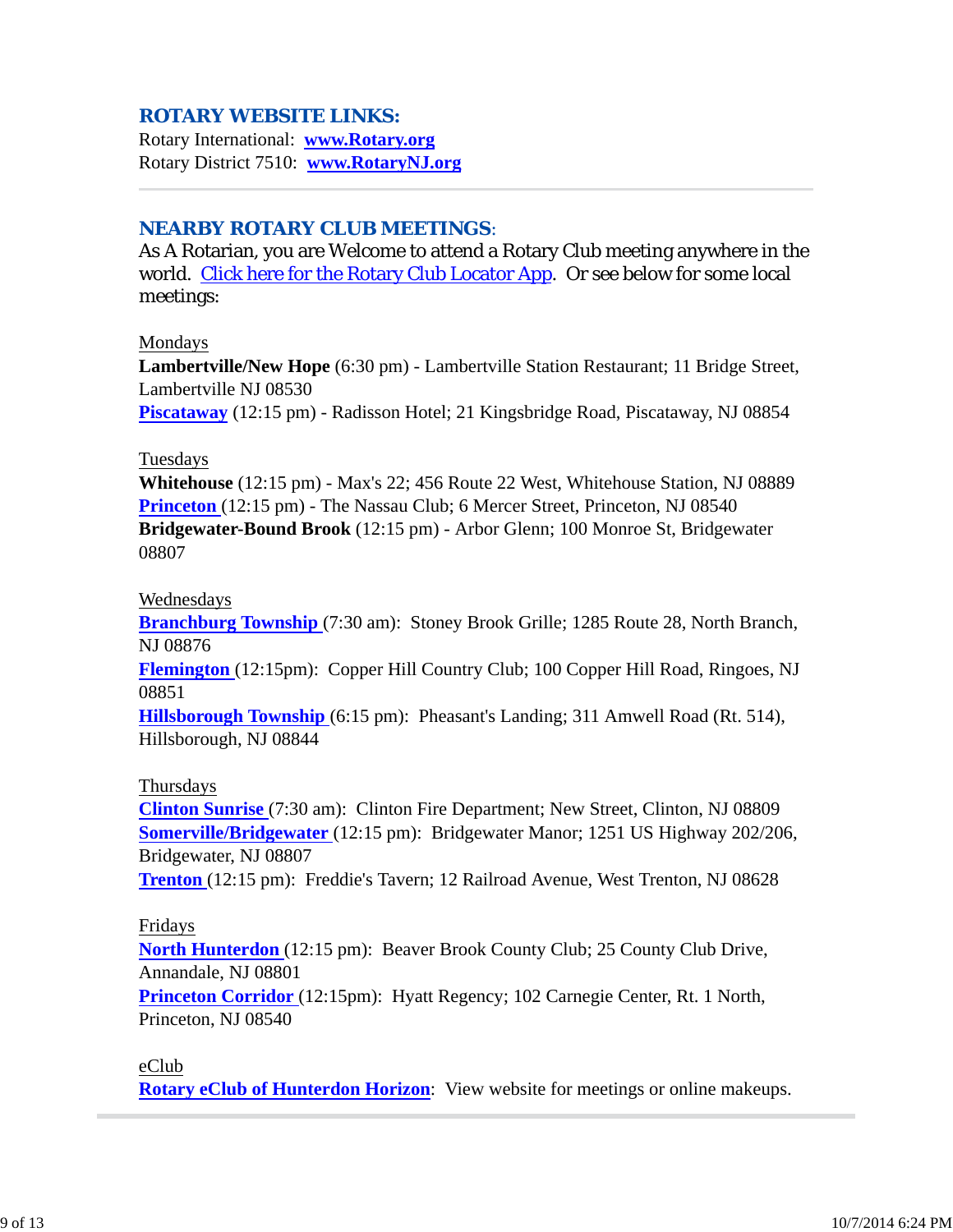# RI President's Call for Action in **2014-2015**: **"Light Up Rotary"**

# **Rotary Club of Flemington - Our 91st Year**

Founded October 3, 1923 \* Charter #1529 \* District 7510

| President                                                    | <b>Lynn Hyman</b>                              |  |  |  |
|--------------------------------------------------------------|------------------------------------------------|--|--|--|
| President-Elect                                              | <b>Mick Schaible</b>                           |  |  |  |
| Secretary                                                    | <b>Michele Kavanagh</b>                        |  |  |  |
| Treasurer, General                                           | <b>Bob Newland</b>                             |  |  |  |
| Treasurer, Lunch                                             | <b>D.J. Wright</b>                             |  |  |  |
| <b>Treasurer, Assistant Lunch</b>                            | <b>Harrie Copeland</b>                         |  |  |  |
| <b>Board Members</b>                                         | <b>Ira Liebross</b> (immediate past president) |  |  |  |
|                                                              | <b>Nancy Kahl</b>                              |  |  |  |
|                                                              | <b>Ken Skowronek</b>                           |  |  |  |
|                                                              | <b>Joe Ziegler</b>                             |  |  |  |
| Sergeant-at-Arms                                             | <b>Karen Widico</b>                            |  |  |  |
| <b>RI</b> President                                          | Gary C.K. Huang (Taiwan)                       |  |  |  |
| District Governor (DG)                                       | Melvin I. Kevoe "Mel" (Springfield, NJ)        |  |  |  |
| District Governor Elect (DGE)                                | Hal Daume (Berkeley Heights, NJ)               |  |  |  |
| District Governor Nomimee (DGN)                              | <b>Charles Minton</b> (Union, NJ)              |  |  |  |
| <b>Assistant District Governor (ADG)</b>                     | Mike Toscani (Lambertville-New Hope)           |  |  |  |
| Club Meetings: Wednesday, 12:15 pm, Copper Hill Country Club |                                                |  |  |  |

100 Copper Hill Road, Ringoes 08551



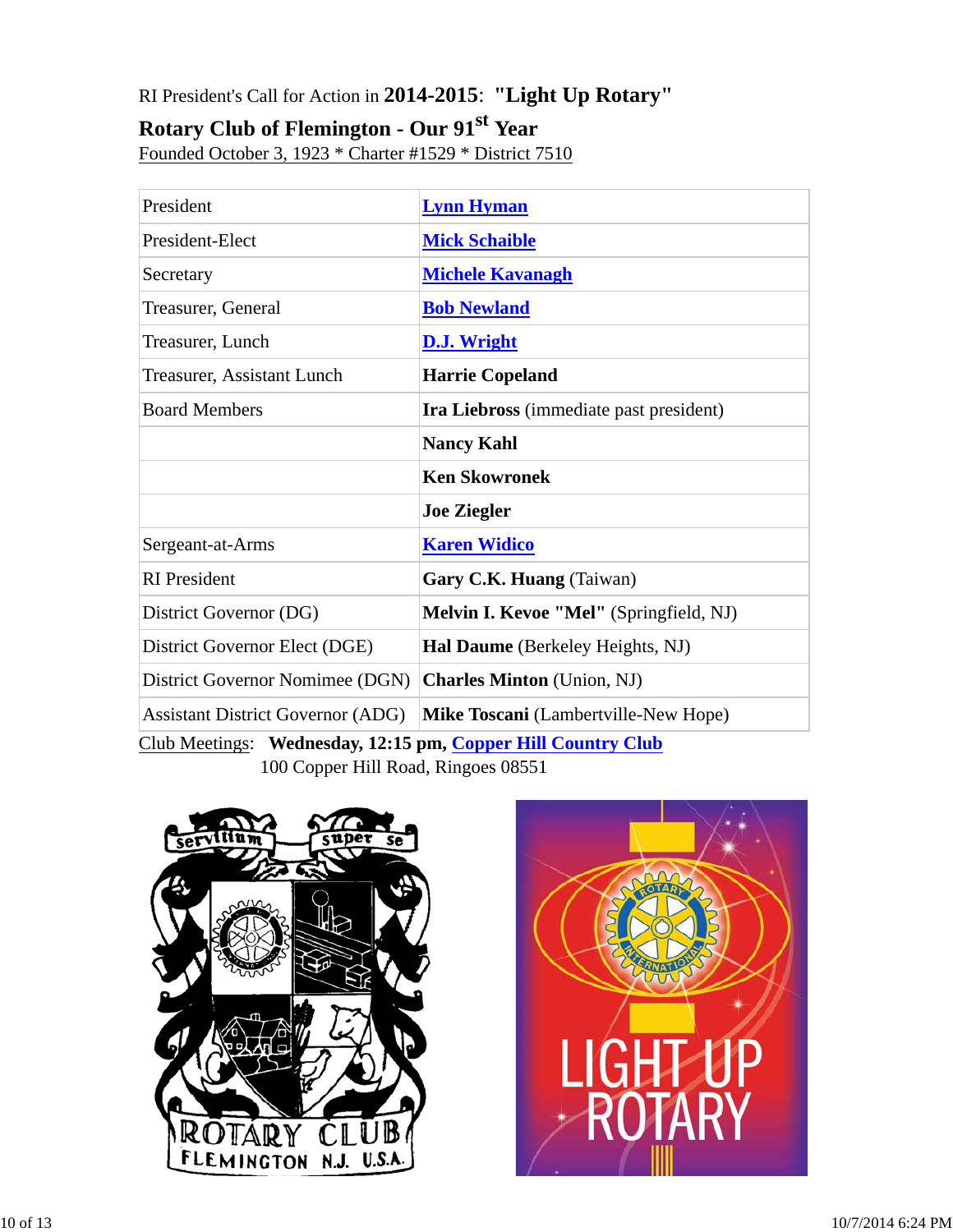# NEUTARY CLUBA



**MISSION STATEMENT:** The mission of Rotary International is to assist and guide Rotarians and Rotary clubs to accomplish the Object of Rotary to ensure Rotary's continuing relevance and to help build a better world, emphasizing service activities by individuals and groups that enhance the quality of life and human dignity, encouraging high ethical standards, and creating greater understanding among all people to advance the search for peace in the world.

**THE OBJECT OF ROTARY:** The object of Rotary is to encourage and foster the ideal of service as a basis of worthy enterprise and, in particular, to encourage and foster:

**1st**: The development of acquaintance as an opportunity for service;

**2nd**: High ethical standards in business and professions, the recognition of the worthiness of all useful occupations, and the dignifying of each Rotarian's occupation as an opportunity to serve society;

**3<sup>rd</sup>**: The application of the ideal of service in each Rotarian's personal, business and community life;

**4th**: The advancement of international understanding, goodwill, and peace through a world fellowship of business and professional persons united in the ideal of service.

*THE 4-WAY TEST*: "Of the things we think, say or do:

**1st**: Is it the Truth?

2<sup>nd</sup>: Is it Fair to all concerned?

**3rd**: Will it build goodwill and better friendships?

**4th**: Will it be beneficial to all concerned?"

#### *ROTARY's AVENUE'S OF SERVICE*:

**1)** Through **Club Service**, we have fun, build lasting friendships, and make sure that our club runs well.

**2)** Through **Vocational Service**, we volunteer our professional skills to serve others and promote integrity in everything we do.

**3)** Through **Community Service**, we address local needs and work with our community to bring lasting improvements.

**4)** Through **International Service**, we meet humanitarian needs around the globe and promote world understanding and peace.

**5)** Through **Youth Service**, we work with young people to help them become the next generation of leaders, visionaries, and peacemakers.

# **2014-2015 CLUB MEMBER ROSTER Rotary Club of Flemington, NJ**

Current Number of Members: 46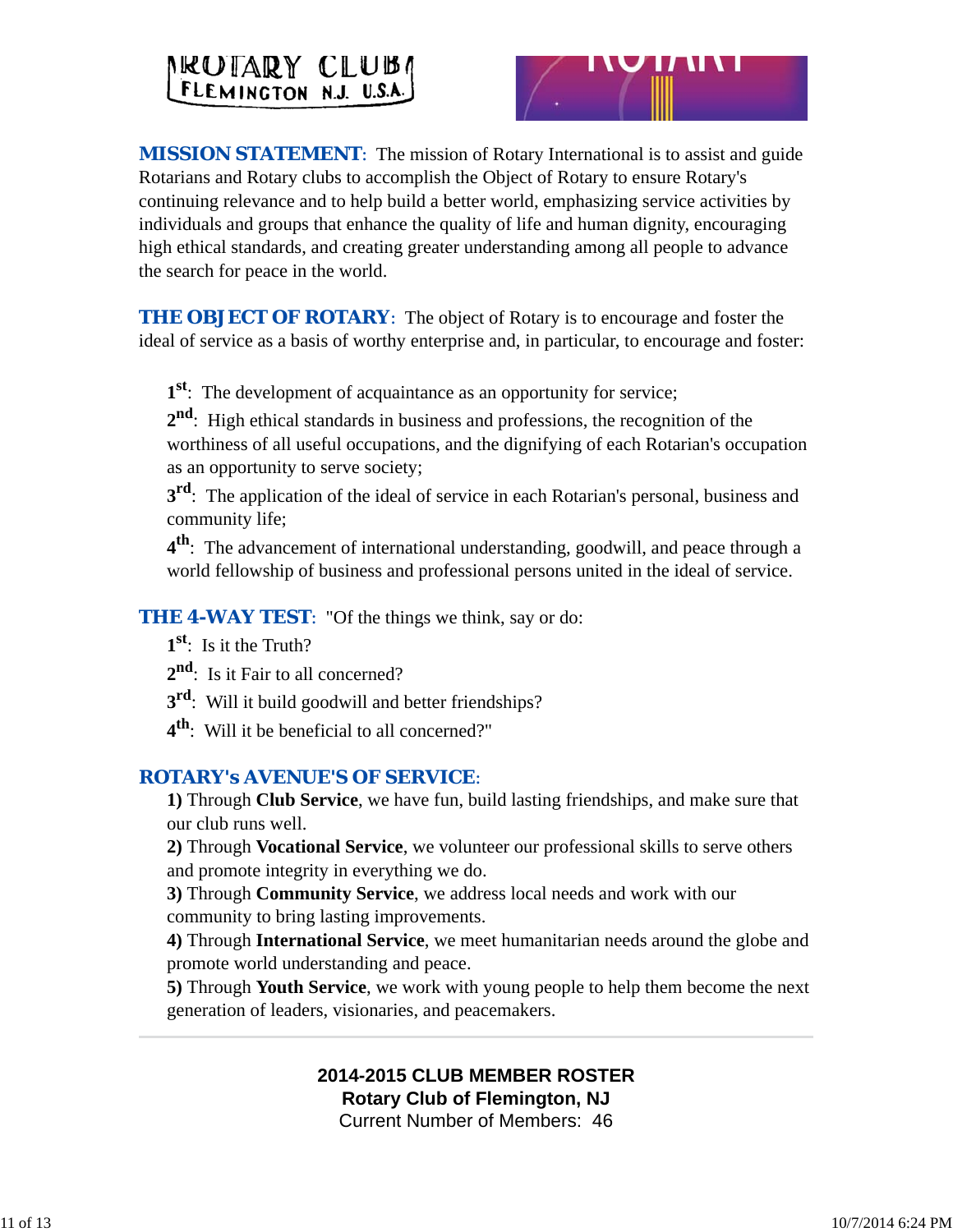| <b>Rotarian</b>                    | <b>Member Since</b> | <b>Classification</b>           |
|------------------------------------|---------------------|---------------------------------|
| Black, Bruce B.                    | 2007                | <b>Health and Fitness</b>       |
| Bohler, Herbert C. (Herb)          | 1977                | <b>Specialty Advertising</b>    |
| Chittenden, Robert L. (Bob)        | 2003                | M.E.F.P. Consulting Engineering |
| Clark, Arthur L. (Sandy)           | 1987                | Printing                        |
| Copeland, Harrie E. III            | 1976                | Auctioneering/Banking           |
| Davidson, James G. (Jim)           | 2002                | <b>Rubber Products</b>          |
| <b>Erskine, John</b>               | 2014                | <b>Youth Development</b>        |
| Ferrari, Frederick J. (Fred)       | 1964                | Orthodontia                     |
| Fisher, Charles H. (Charlie)       | 1961                | <b>Funeral Services</b>         |
| Fisher, Thomas H. (Tom)            | 2012                | Property & Casualty Insurance   |
| Harrison, Jeffrey (Jeff)           | 1996                | Psychotherapy                   |
| Hennessy, Jr., Richard (Rich)      | 2010                | <b>Financial Advisor</b>        |
| Hyman, Lynn                        | 2010                | <b>Retail Banking</b>           |
| Kahl, Nancy                        | 2012                | Massage Therapy                 |
| Kamnitsis, Christopher P. (Chris)  | 2001                | <b>Financial Planning</b>       |
| Kavanagh, Michele                  | 2013                | <b>Community Banking</b>        |
| Liebross, Ira                      | 1997                | <b>Family Medicine</b>          |
| Loew, Darren                       | 2002                | <b>Orthodontics</b>             |
| Martin, Teresa (Terry)             | 1993                | Solid Waste/Recycling           |
| Mazujian, Harry                    | 2004                | Clergy                          |
| McWilliams, Nancy                  | 1992                | Psychotherapy                   |
| Metz, Kim                          | 2007                | <b>Technical Education</b>      |
| Muller, George D.                  | 1964                | <b>Cut Glass Manufacturing</b>  |
| Nastasi, William (Bill)            | 1996                | <b>General Contracting</b>      |
| Newland, Robert D. (Bob)           | 1998                | Insurance                       |
| Ownes, Terry M.                    | 1987                | <b>Floor Covering</b>           |
| Phelan, Christopher J. (Chris)     | 2009                | <b>Chamber Of Commerce</b>      |
| Randolph, R. Wayne                 | 1982                | <b>Veterinary Medicine</b>      |
| Reinbacher, Otto A.                | 1997                | Clergy                          |
| Rogow, Stephen S. (Steve)          | 1973                | <b>Orthodontics</b>             |
| Schaible, R. Michael (Mick)        | 1998                | <b>Appraisal Services</b>       |
| Skowronek, Kenneth J. (Ken)        | 1994                | <b>Family Law</b>               |
| Sollner, Richard F. (Dick)         | 1962                | Air Transportation              |
| <b>Steffner, Christina (Chris)</b> | 2014                | <b>Education</b>                |
| Stothoff, Richard H. (Dick)        | 1966                | <b>Sanitary Engineering</b>     |
| Stout, Deborah (Debbie)            | 2013                | <b>Retail Banking</b>           |
| Thatcher, Thomas P. (Tom)          | 2006                | <b>Professional Planning</b>    |
| Weinstein, Theodore H. (Ted)       | 1994                | <b>Pulmonary Medicine</b>       |
| Widico, Karen A.                   | 1997                | <b>Public Health Services</b>   |